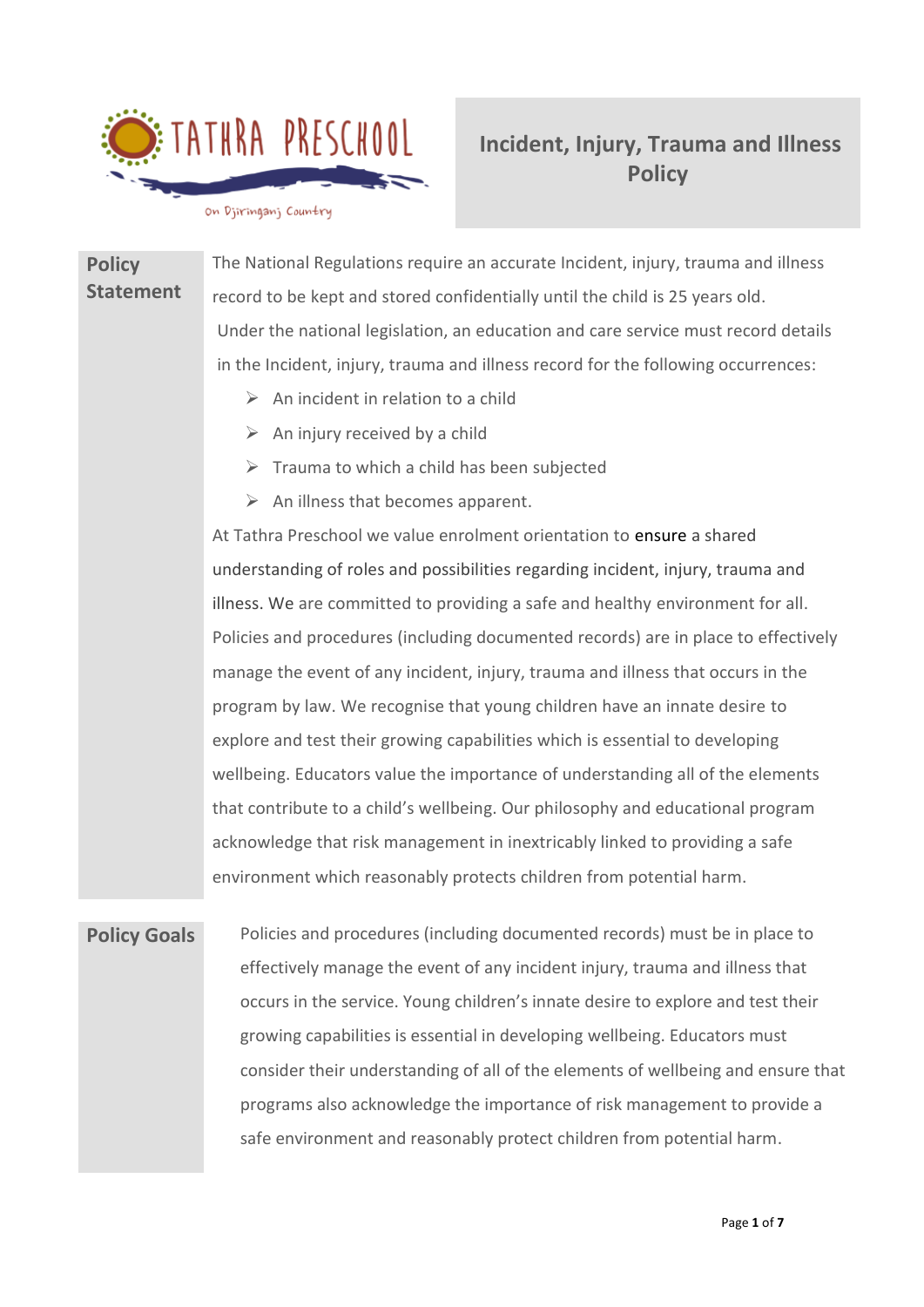# **Strategies: How will it be done?**

#### **Incident, Injury, Trauma and Illness Report**

Details entered in the Incident, injury, trauma and illness record include the following:

- The name and age of the child.
- The circumstances leading to the incident, injury or trauma, or relevant circumstances surrounding the child becoming ill (including any symptoms).
- The time and date the incident occurred, the injury was received, or the child was subjected to the trauma, or the apparent onset of the illness.
- The action taken by the service, including any medication administered, first aid provided, or medical personnel contacted.
- Details of any person who witnessed the incident, injury or trauma, or the apparent onset of illness.
- The name of any person the service notified, or attempted to notify, of any incident, injury, trauma or illness that a child suffered while being educated and cared for by the service, and the time and date of the notifications/attempted notifications.
- The name and signature of the person making an entry in the record, and the time and date that the entry was made.
- Signature of a parent/guardian to verify that they have been informed of the occurrence.

All information will be included in the Incident, injury, trauma and illness record as soon as is practicable, but not later than 24 hours after the incident, injury or trauma, or the onset of the illness.

#### **Preventative Strategies**

 $\triangleright$  Consideration is given to the planning of the physical environment and experiences to ensure that those spaces are safe.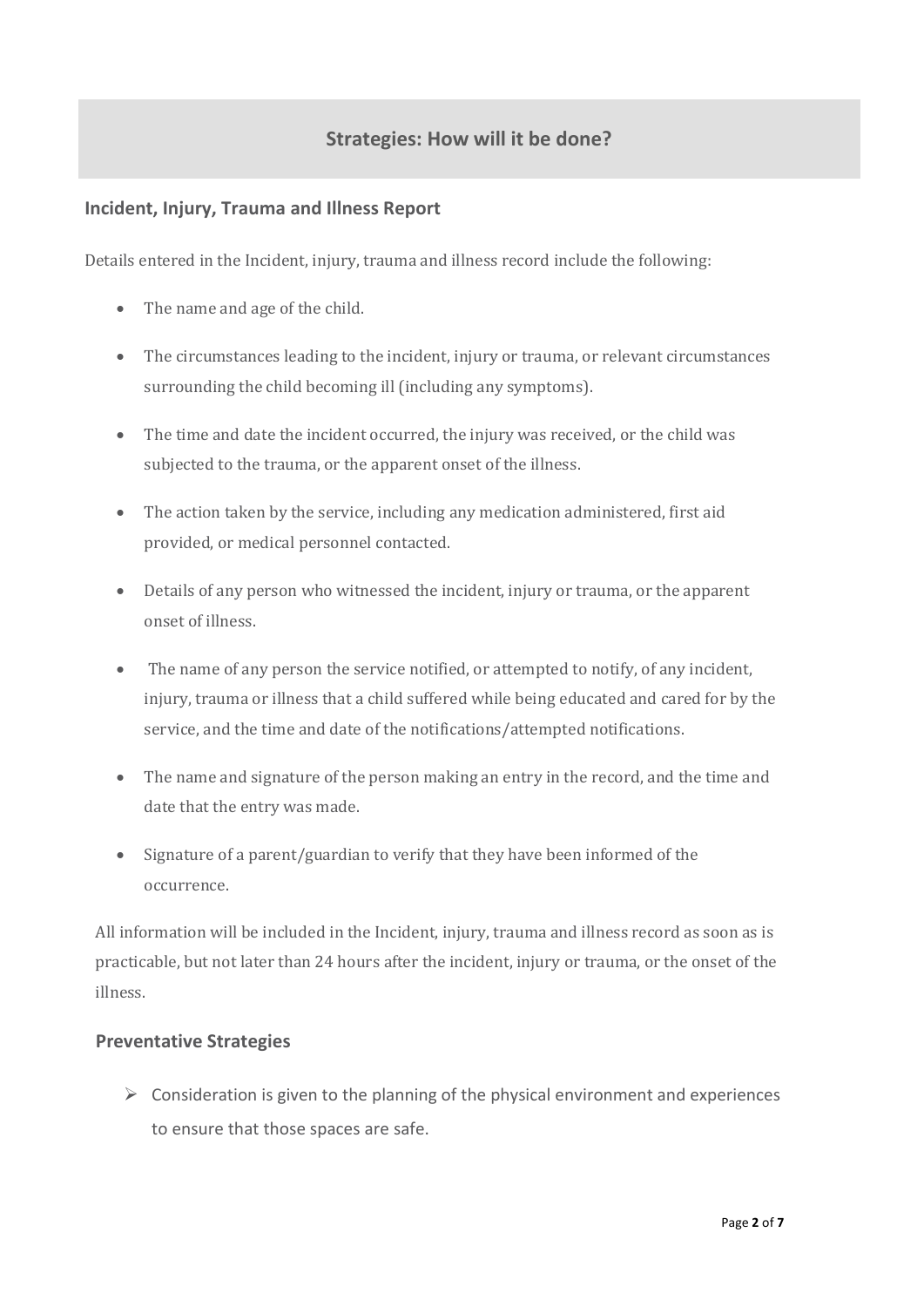- $\triangleright$  Thoughtfully group children to effectively manage supervision and any potential risks to children's health and wellbeing.
- ➢ Respond to children in a timely manner. Provide reassurance and ensure children's emotional and physical wellbeing is paramount at all times.
- $\triangleright$  Regularly check equipment in both indoor and outdoor areas for hazards and take the appropriate action to ensure the safety of the children when a hazard is identified.
- $\triangleright$  Review the cause of any incident, injury or illness and taking appropriate action to remove the cause if required.
- $\triangleright$  Provide staff with access to appropriate up to date information, or professional development on the management of incidents.
- $\triangleright$  Maintain high levels of supervision at all times.
- $\triangleright$  Review supervision plans regularly

# **Roles and Responsibilities**

#### **Approved Provider will ensure:**

- $\triangleright$  The premises are kept clean and in good repair.
- $\triangleright$  That completed medication records are kept until the end of 3 years after the child's last attendance (regulation 92, 183).
- $\triangleright$  A parent/guardian of the child is notified as soon as is practicable, but not later than 24 hours after the occurrence, if the child is involved in any incident, injury, trauma or illness while at the service (regulation 8).
- $\triangleright$  Incident, injury, trauma and illness records are kept and stored securely until the child is 25 years old (regulations 87, 183).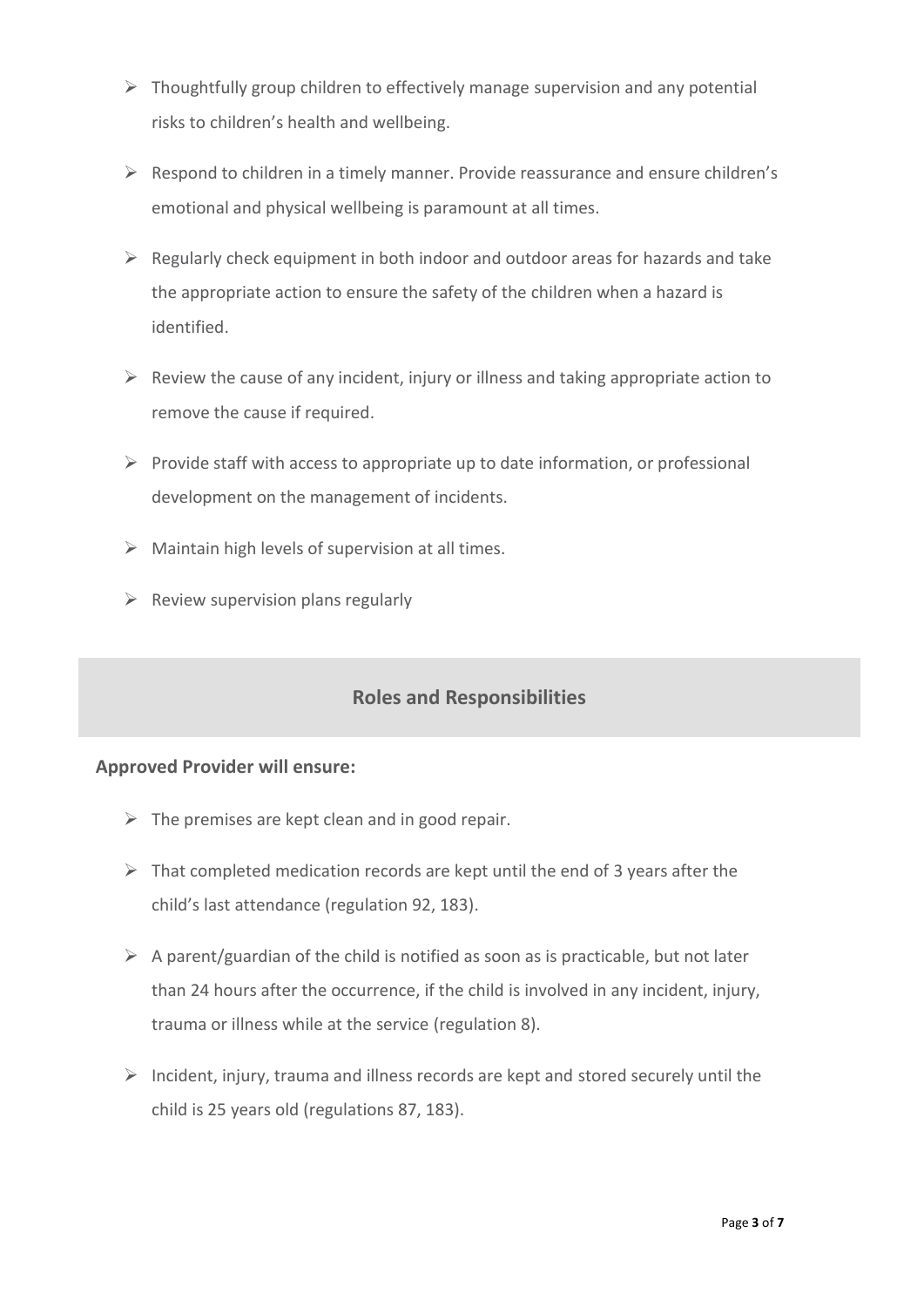- $\triangleright$  A minimum of one staff member or one Nominated Supervisor at the service with a current approved first aid, asthma and anaphylaxis management qualification on the premises at all times.
- $\triangleright$  Children's enrolment forms provide authorisation for the preschool to seek emergency medical treatment by a medical practitioner, hospital or ambulance service and transportation of the child by an ambulance service.
- $\triangleright$  An incident report is completed and, if defined under the National Regulations as a serious incident, make the required notifications to the Regulatory Authority within the required timeframe

#### **Nominated Supervisor will:**

- ➢ Notify parents/guardians immediately after an incident, injury, trauma or medical emergency, or as soon as is practicable.
- $\triangleright$  Request the parents/guardians make arrangements for the child or children involved in an incident or medical emergency to be collected from the preschool or informing parents/guardians if an ambulance has been called.
- $\triangleright$  Notify other person/s as authorised on the child's enrolment form when the parents/guardians are not contactable.
- $\triangleright$  Ensure that regulatory and legislative responsibilities are met in relation to any incident, injury or medical emergency.
- $\triangleright$  Maintain all enrolment and other medical records in a confidential manner.
- $\triangleright$  Regularly checking equipment in both indoor and outdoor areas for hazards, and taking the appropriate action to ensure the safety of the children when a hazard is identified.
- $\triangleright$  Review the cause of any incident, injury or illness and taking appropriate action to remove the cause if required.
- $\triangleright$  Notify families of this policies existence and providing them with access.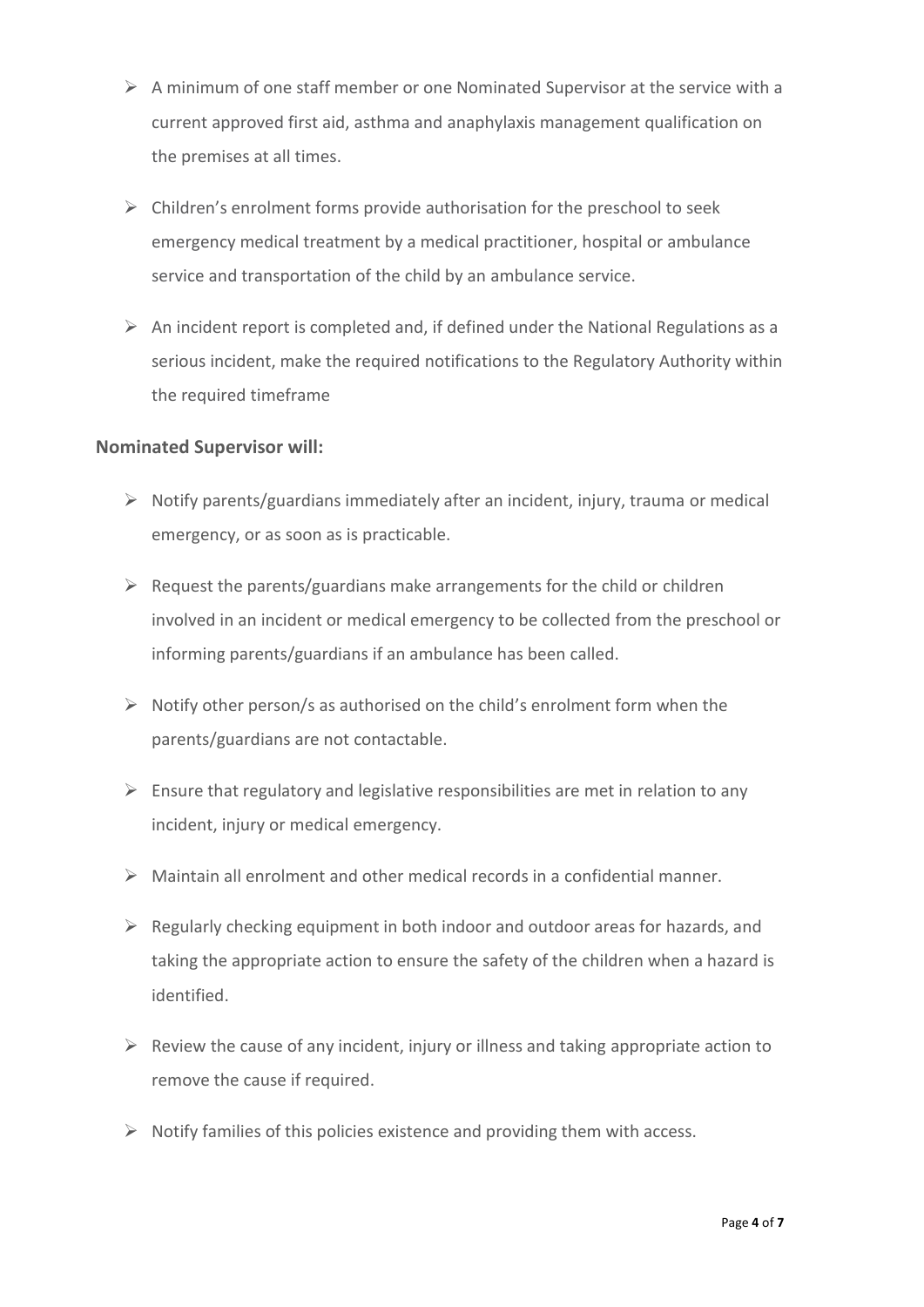➢ Providing access to information on children's development, the preschool program, and relevant health and wellbeing resources from the preschool.

### **Early Childhood Educators and Responsible Persons will:**

- $\triangleright$  Record details of any incident, injury or illness in the Incident, injury, trauma and illness record as soon as is practicable but not later than 24 hours after the occurrence.
- $\triangleright$  Seek further medical attention for a child if required.
- $\triangleright$  Be aware of the signs and symptoms of illness/trauma.
- $\triangleright$  Be aware of individual children's allergies and immunisation status and use this knowledge when attending/responding to any incident, injury or illness.
- $\triangleright$  Respond to children showing signs of illness and monitor any symptoms and recording as appropriate. Educators will contact the child's authorised person to inform them of the illness signs, or to request the collection of the child.
- $\triangleright$  In response to a child registering a high temperature, follow procedures for temperatures, and complete the incident, injury, trauma and illness record as required.

## **Families will:**

- $\triangleright$  Be informed of policies and procedures upon enrolment with regards to first aid, illness whilst at the preschool and exclusion practices, including immunisation status and illnesses. Enrolment orientation is an important part of this process.
- $\triangleright$  Inform the preschool of their child's health and safety needs and provide any relevant paperwork to the service, such as immunisation status, health plans, allergies prior to the child starting. This is a condition of enrolment.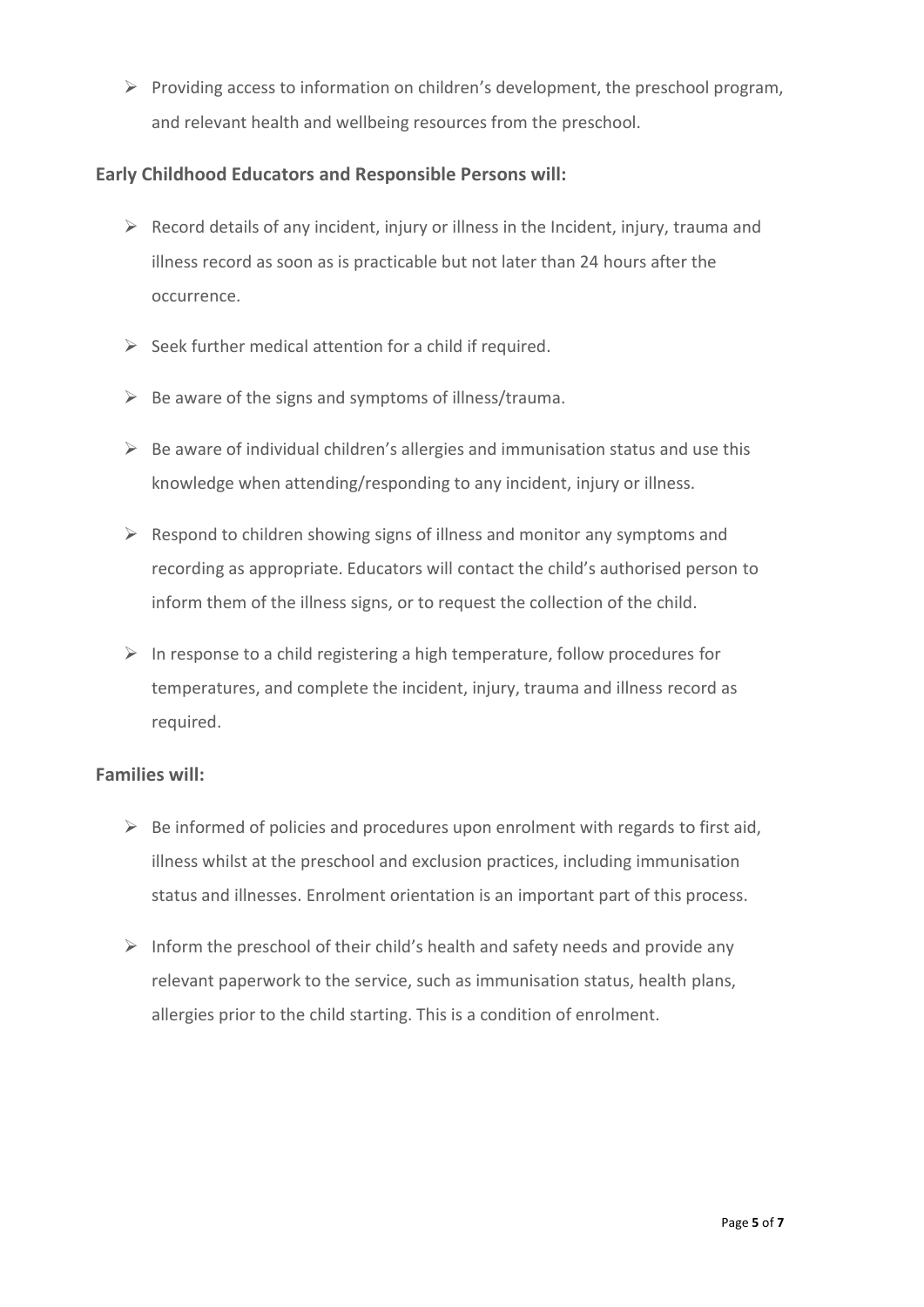## **Monitor, Evaluation and Review**

This policy will be monitored to ensure compliance with legislative requirements and unless deemed necessary through the identification of practice gaps, the service will review this Policy every two years.

Families and staff are essential stakeholders in the policy review process and will be given opportunity and encouragement to be actively involved.

In accordance with R. 172 of the Education and Care Services National Regulations, the service will ensure that families of children enrolled at the service are notified at least 14 days before making any change to a policy or procedure that may have significant impact on the provision of education and care to any child enrolled at the Preschool; a family's ability to utilise the service; the fees charged or the way in which fees are collected.

| <b>Relevant</b><br><b>Legislation</b>                                      | Education and Care Services National Law Act 2010: Sections 174(2), 165,<br>➤<br>167.<br>$\triangleright$ Education and Care Services National Regulations 2011: Regulations 85-<br>89, 95, 97, 103-104, 117, 161, 168, 177, 183.<br>$\triangleright$ Work Health and Safety Act 2011.<br>Australian Standard AS 3745-2010 Planning for emergencies in facilities.<br>➤ |
|----------------------------------------------------------------------------|-------------------------------------------------------------------------------------------------------------------------------------------------------------------------------------------------------------------------------------------------------------------------------------------------------------------------------------------------------------------------|
| <b>Related</b><br>Guidelines,<br><b>Standards and</b><br><b>Frameworks</b> | National Quality Standard, Quality Area 2: Children's Health and Safety -<br>Standard 2.1, 2.1.1, 2.1.2<br>$\blacktriangleright$<br>National Quality Standard, Quality Area 3: Physical Environment -<br>Standard 3.1, 3.1.2<br>National Quality Standard, Quality Area 7: Governance and Leadership -<br>➤<br>Standard 7.1.2                                           |